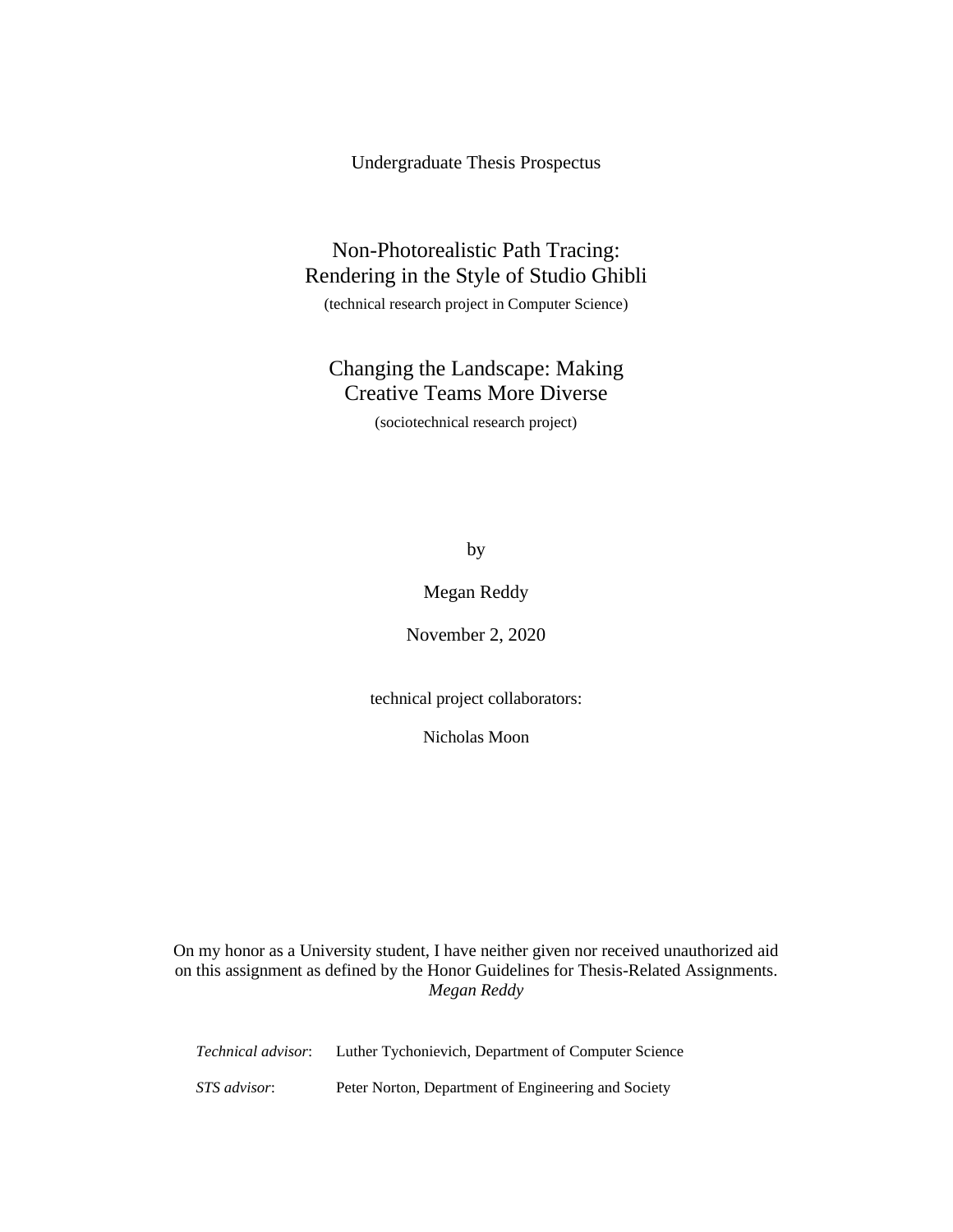# **General Research Problem**

### *How can the types of stories told in popular media be diversified?*

Media, online and off, influences thoughts, feelings, and actions. Creative teams that are exclusive and unrepresentative tend to produce stories that overlook or caricature diverse cultures (Wolpert, 2020). According to Leahy and Foley (2018), the omission of diverse characters and ideas from the books that children and young adults read "sends subliminal messages about what is acceptable and what is 'the norm.'" Among media audiences, many are demanding more diverse characters and storytelling. Yalda Uhls, an adjunct professor of psychology at UCLA, warns that without a broader range of voices, "stories and characters will come across as stereotypical" to the modern audience (Wolpert, 2020).

By empowering diverse creatives early in the process, providing them with physical tools and resources to succeed, advocates of reform can promote the change they seek. When a wide range of people contribute to storytelling and learn the trade, they can promote a more inclusive media future (ASWF, 2020). Advocates of change can compel media companies to recognize talent working behind the scenes and to cast a "wider net for hiring," thereby fostering a more inclusive pool of storytellers (Wolpert, 2020).

#### **Non-Photorealistic Path Tracing: Rendering in the Style of Studio Ghibli**

*How can non-photorealistic methods and path tracing be combined to render scenes in Studio Ghibli's style?*

This is a capstone research project in Computer Science. The technical advisor is Luther Tychonievich from the Department of Computer Science. Other student collaborators include Nicholas Moon.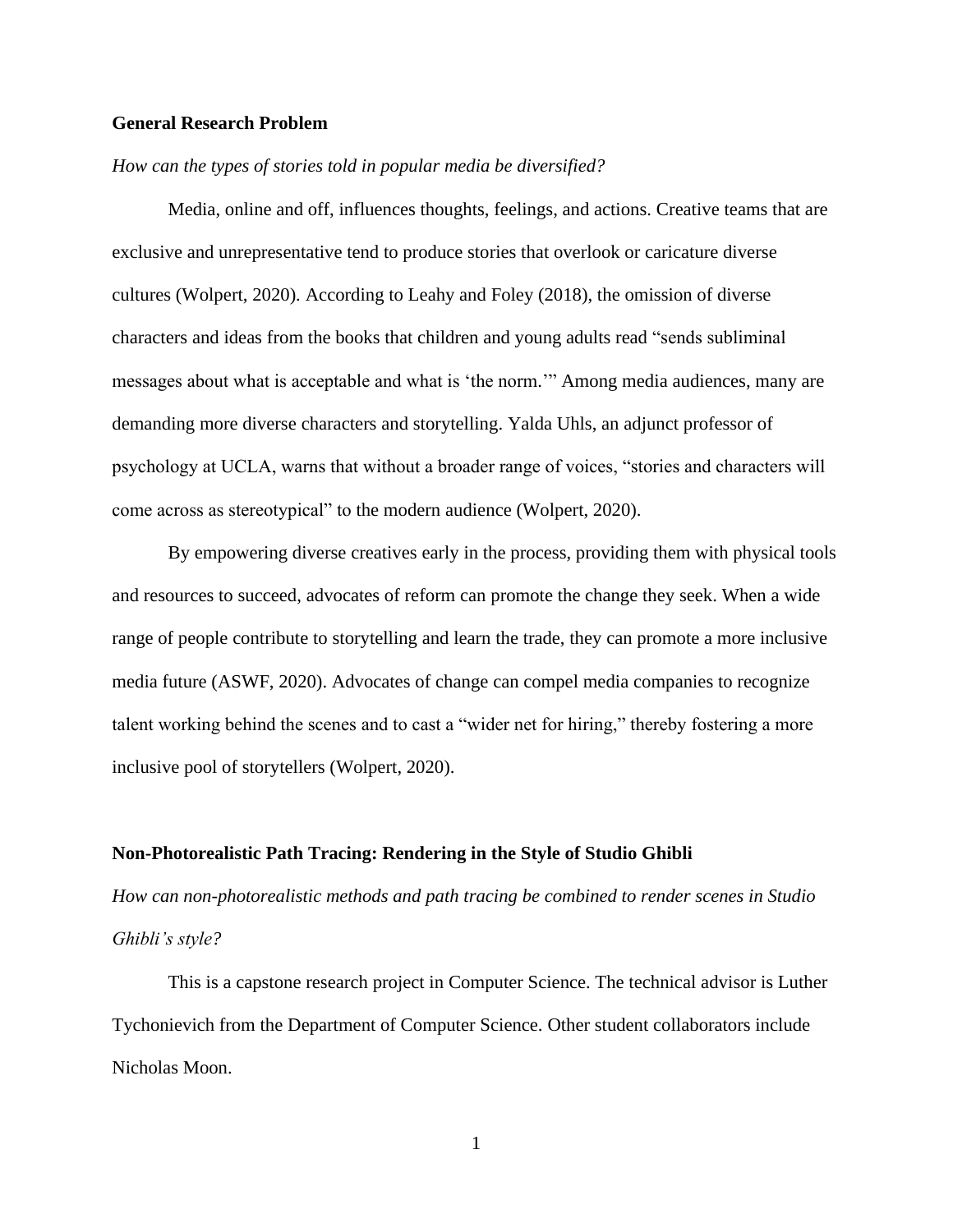# *Project Overview*

Path tracing is a computer graphics method for rendering, the process of creating images from models. The algorithm can simulate many complex effects, such as caustics, soft shadows, and motion blur, making some images indistinguishable from reality. Photorealism is often the focus of computer graphics research; however, many artists believe that graphics should "facilitate interpretation" and aid in the "symbolization of the world" achieved by traditional art (Yoshinori, 1999). Non-photorealistic rendering (NPR) techniques, such as cartoon and painterly rendering, are able to articulate this sentiment. Although these techniques are rarely paired with path tracing, both engineers and artists are beginning to see the value of their combination. The fusion of techniques offers opportunities for storytellers to express their unique vision and style (Sisson, 2020).

Project goals include building a path tracing algorithm that can effectively incorporate non-photorealistic methods, with Studio Ghibli's style as a target. Ghibli films generally include hand-painted backgrounds and toon-shaded foreground objects. Another goal is to make the final product accessible, well-documented, and easy-to-use by artists. This will be achieved by integrating it into an open-source 3D program or renderer.

Constraints include limited flexibility with existing open-source code. Several opensource renderers have plugins to common 3D programs like Maya and Blender, but complicated file structure and formatting make them difficult to adapt to the project's needs. Another constraint is limited rendering power, making candidate programs limited to those that can run efficiently on a standard laptop. This also eliminates possibilities for optimization techniques that require more powerful computing resources or GPU parallelism.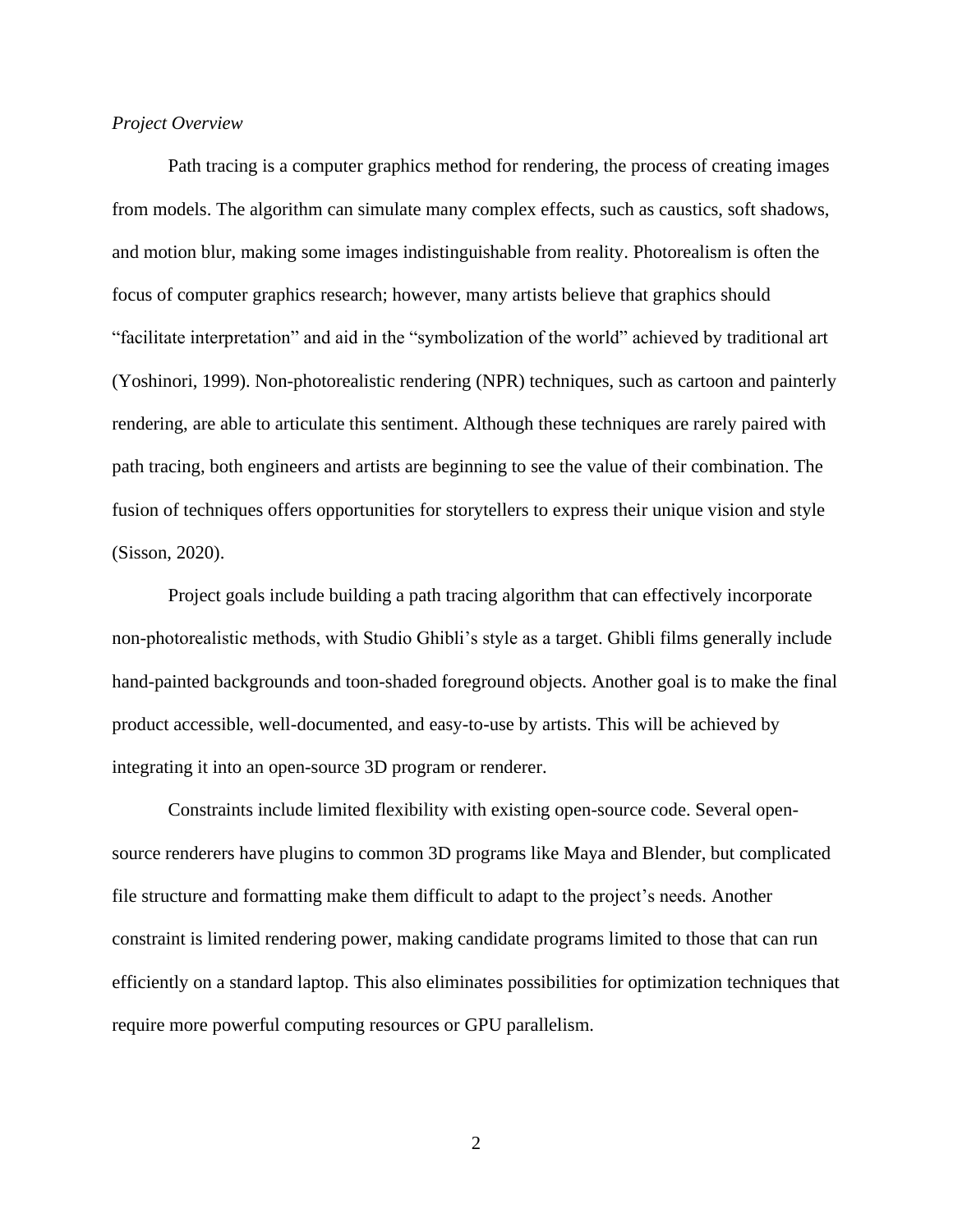# *State of the Art*

Most modern graphics applications and renderers, such as Maya, V-Ray, Arnold, and RenderMan, are capable of generating photorealistic images, but include little support for nonphotorealism. NPR styles are applied at the shader or material level, but are not traditionally done during the rendering process. For example, V-Ray and Arnold use toon shaders and filters to replicate a cartoon look (Chaos Group, n.d.; Arnold, n.d.). Most painterly looks are achieved during post-processing by filtering a rendered image and painting based on color differences (Hertzmann, 1998). This leaves room to determine how to best utilize advancements in computer graphics, such as path tracing, without compromising artistic style. For easier integration into a 3D program, we are investigating LuxCore, a physically-based renderer with path tracing and plugin support. Support for non-photorealistic styles would need to be added into the code. *Methodology and Future Work*

Using self-developed cores for rasterization and ray tracing, we plan to build a prototype of the final system that utilizes Ghibli's painterly and toon styles. This enables quick testing of NPR algorithms and gives us greater flexibility to modify the code to suit our needs. After refining the style algorithms, we plan to integrate them into an open-source path tracer for the final deliverable.

A successful project will produce a path tracer that renders 3D scenes in Ghibli's style, preferably in a format that can be integrated into Maya or Blender. If this style can be successfully achieved, then it is possible to extend the project to accommodate any artist's preferences.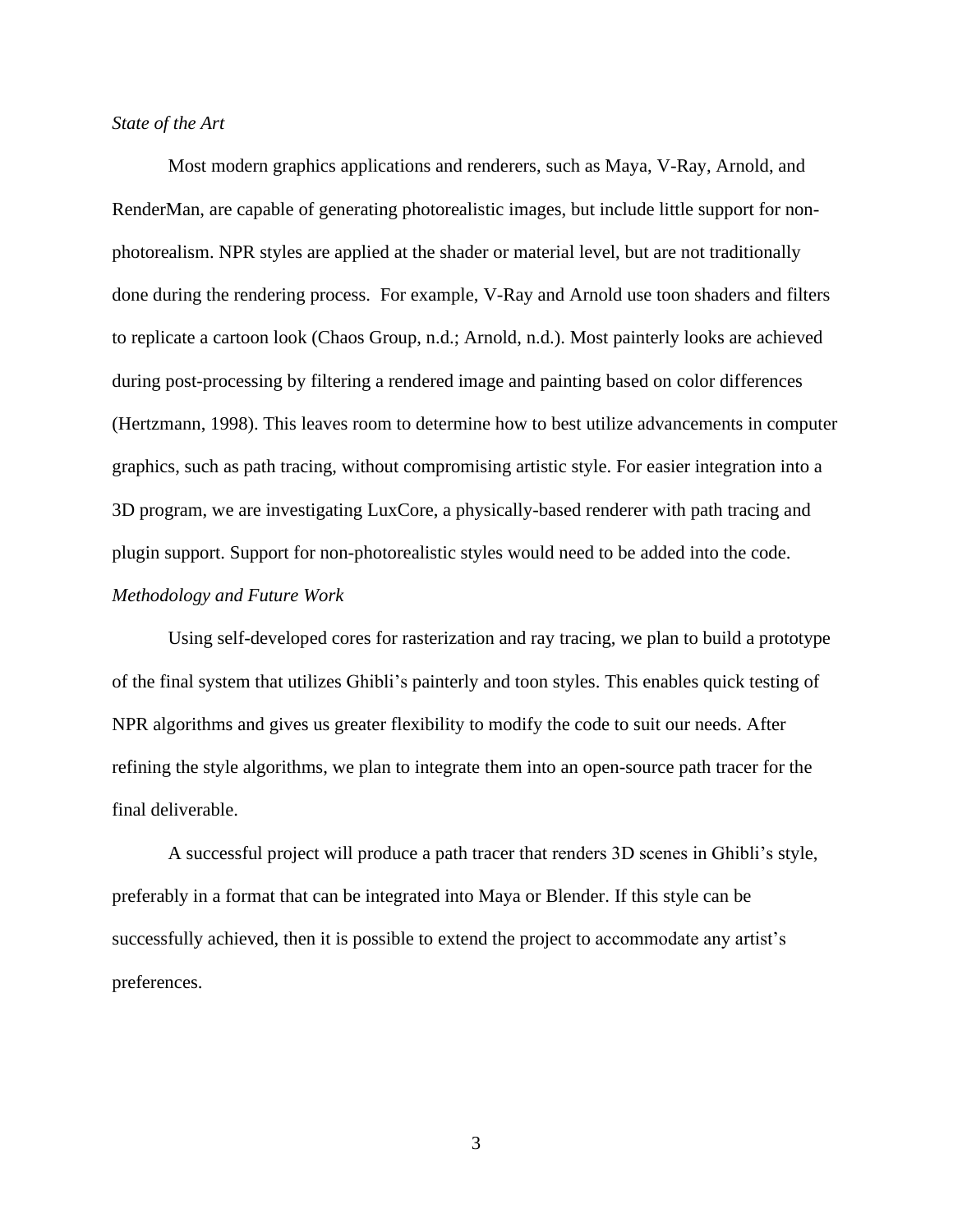# **Changing the Landscape: Making Creative Teams More Diverse**

*How are the animation and computer graphics communities working to enhance diversity in the creative process?*

Their mass audiences make studio giants such as Disney, Pixar, and DreamWorks culturally influential. According to Sandlin and Garlen (2017), Disney and other sources of cultural influence shape conceptions of "gender, sexuality, race, class, ethnicity, and childhood." Because many children and young adults respond to onscreen characters, disparaging portrayals or omissions of characters like them may diminish their self-esteem (Dobrow et al., 2018).

According to the Computing Research Association (CRA), diversity is an advantage on teams; when the team has diverse ways to "perceive and solve problems," it is less likely to "miss a critical perspective" (2017). Edmondson and Roloff (2009) contend that teams need "psychological safety," or "a climate in which people feel free to express work-relevant thoughts and feelings." Inclusivity fosters psychological safety by preventing team members from perceiving that they belong to an outgroup.

### *Related Studies*

In animation and computer graphics, workplace diversity is poor. Tsui (2007) reviews common inclusion strategies, including mentoring, career counseling, workshops, seminars, and curriculum reform. Smith et al. (2018) note that in film, inclusion riders, target inclusion goals, and policy reform can promote enduring change.

Researchers have highlighted contributing factors to effective strategies. According to Lewis et al. (2019), cultural change is important and possible. When workplaces meet underrepresented groups' "varying levels of communal values," promote interaction between different groups, educate employees about institutional biases, and use language sensitive to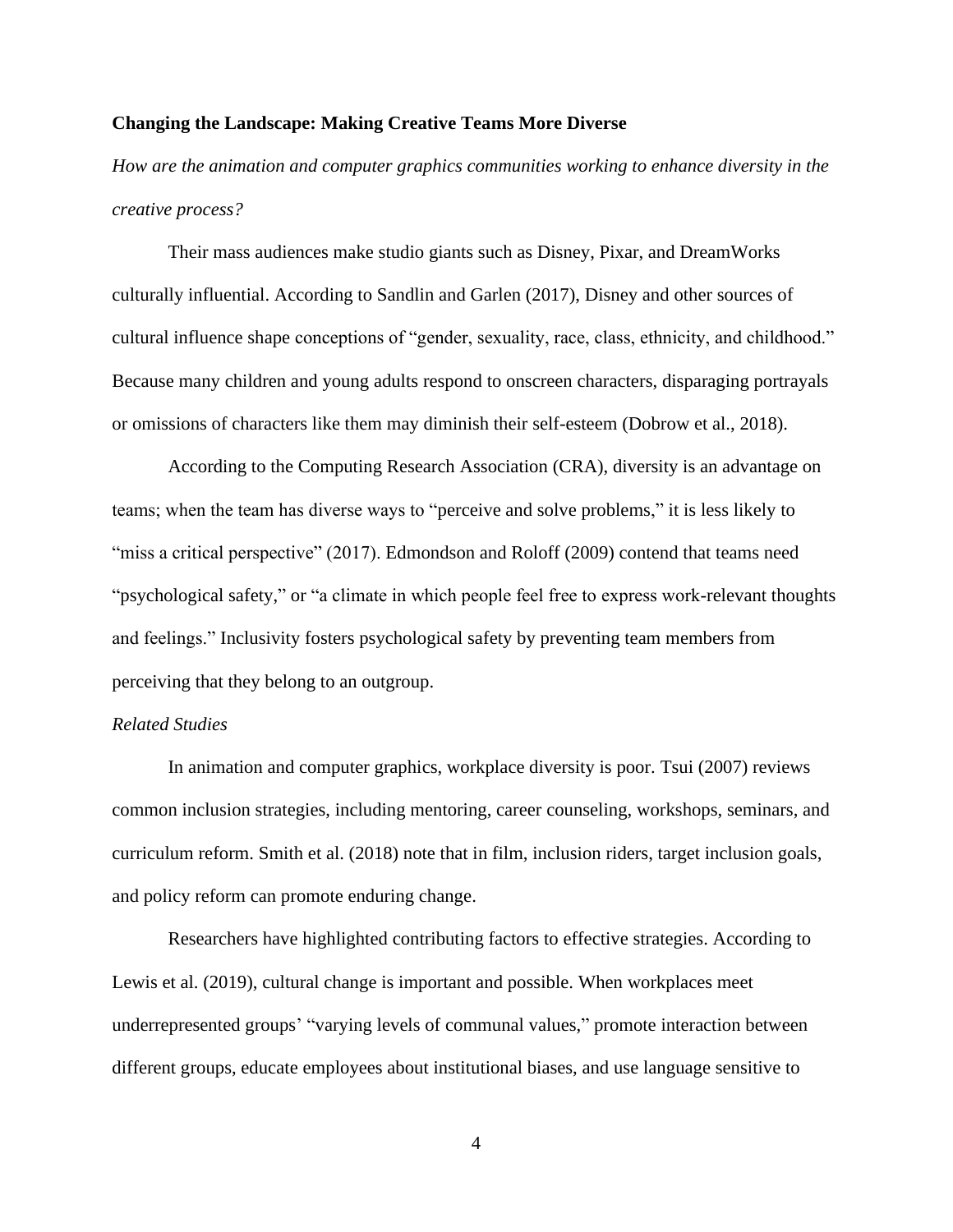everyone's needs, they can foster a sense of belonging. Similarly, Smith et al. (2019) note that female animators often lack a sense of belonging in a male-dominated workplace culture, and suggest that community-building and camaraderie are important to their careers. Tsui (2007) adds that many underrepresented groups do well under initiatives that emphasize "real-life applications" and community contributions.

### *Major Participants*

At its annual conferences, ACM SIGGRAPH promotes "awareness, education and resources," releasing over 250 hours of content that it claims builds "cultural awareness, knowledge, and educational enrichment for members" (2020). The Academy Software Foundation (ASWF) promotes opensource development in the animation and VFX communities, striving to "break down racial, gender, and corporate barriers to unite people around a shared goal" (ASWF, 2020). Reformers' targets include the established institutions they associate with the status quo, including the Academy of Motion Picture Arts and Sciences (AMPAS). AMPAS has responded to the pressure, announcing new inclusion criteria for its Oscars nomination process. It hopes that the standards will "better reflect the diversity of the movie-going audience" (2020). Women in Animation (WIA) is an advocacy group that seeks to "expand and diversify the talent pool of storytellers and artists." WIA pursues gender parity in animation through mentorship, workshops, and seminars (Tsui, 2007; WIA, n.d.). Animation and graphics fans organize through social media to promote diversity in films, share links to advocacy groups, and voice their opinions about current content (Magaña, 2019; Juwono, 2020). Some animation companies want to increase their appeal and profitability among a varied audience by recruiting diverse creatives. Pixar's president, Jim Morris, argues that "it is essential that our own team represents the whole of that audience…and hopefully allows everyone who goes to see a Pixar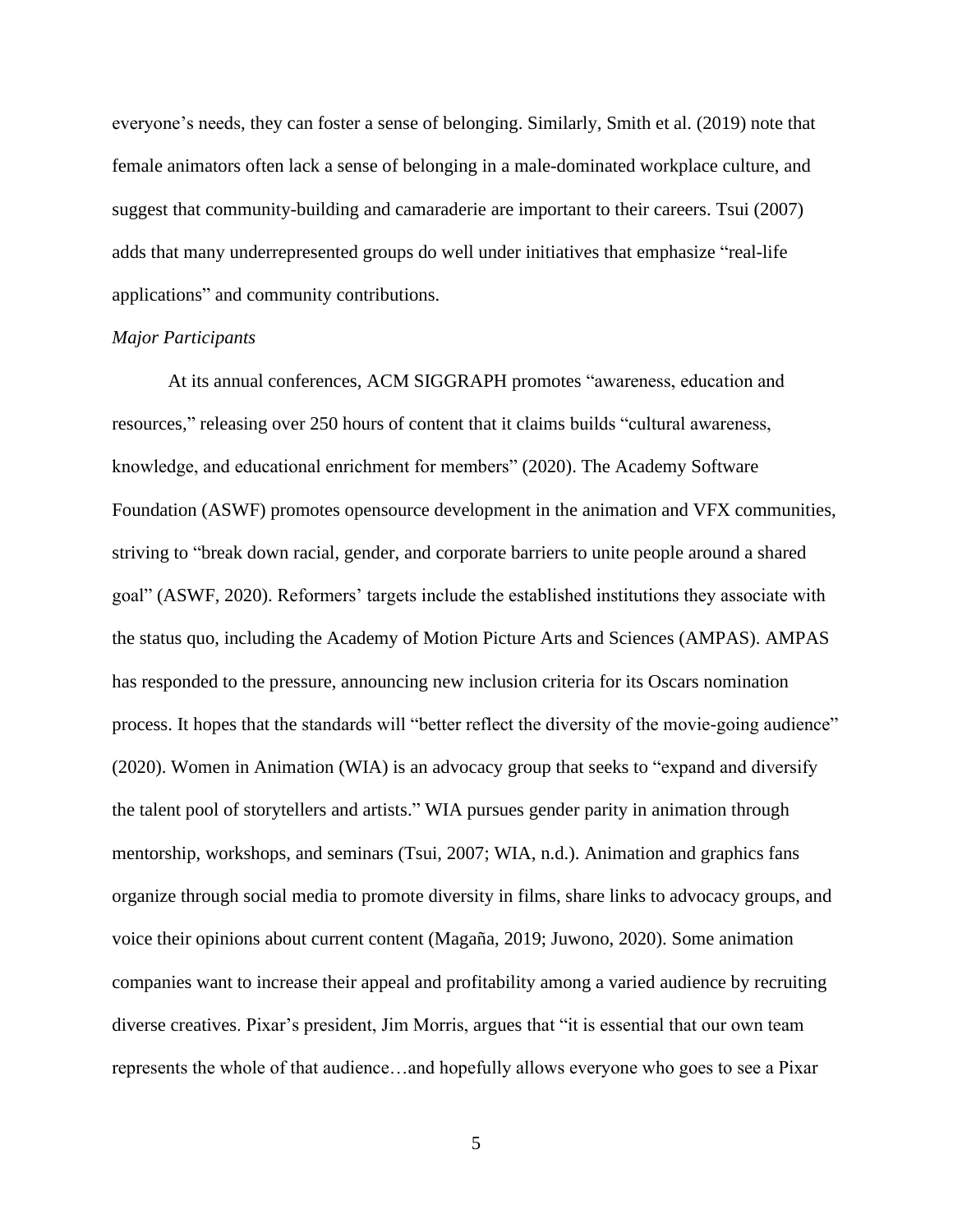movie to see a bit of themselves on the screen" (Pixar, n.d.). The Universal and DreamWorks Global Talent Development & Inclusion department claims it aims to tell stories with "inclusive narratives that reflect the global audience" (Universal, n.d.).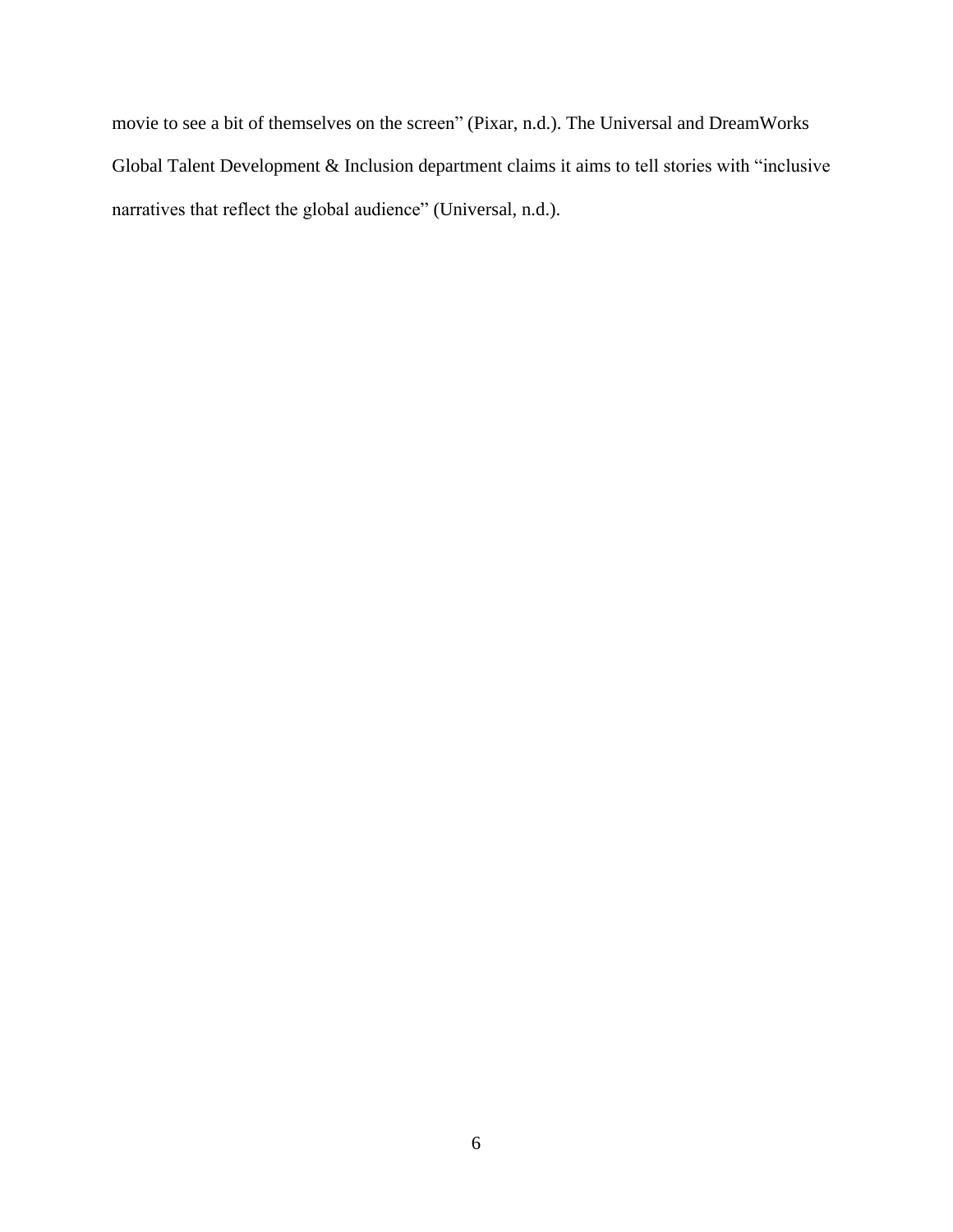#### **References**

ACM SIGGRAPH. (2020, March 28). Diversity and Inclusion. https://www.siggraph.org/connect/diversity-and-inclusion/

- AMPAS (2020, September 10). Academy of Motion Picture Arts and Sciences. Academy Establishes Representation and Inclusion Standards for Oscars® Eligibility. Oscars.Org. https://www.oscars.org/news/academy-establishesrepresentation-and-inclusion-standards-oscarsr-eligibility
- Arnold. (n.d.). Toon. [https://docs.arnoldrenderer.com/display/A5AFMUG/Toon#](https://docs.arnoldrenderer.com/display/A5AFMUG/Toon)
- ASWF (2020, August 27). Academy Software Foundation. Addressing the State of Diversity & Inclusion in Open Source VFX Communities. https://www.aswf.io/news/diversity\_inclusion/
- Chaos Group. (n.d.). Cartoon Shading VRayToon. <https://docs.chaosgroup.com/display/CWVRAY3MAYA/Cartoon+Shading+-+VRayToon>
- Computing Research Association Widening Participation. (2017, April 13). Diversity in STEM – Important for Society, Good for Business. [https://cra.org/cra-wp/diversity-stem](https://cra.org/cra-wp/diversity-stem-important-society-good-business/)[important-society-good-business/](https://cra.org/cra-wp/diversity-stem-important-society-good-business/)
- Dobrow, Julie, Gidney, Calvin, and Burton, Jennifer. (2018, March 07). Why it's so important for kids to see diverse TV and movie characters. The Conversation. [https://theconversation.com/why-its-so-important-for-kids-to-see-diverse-tv-and-movie](https://theconversation.com/why-its-so-important-for-kids-to-see-diverse-tv-and-movie-characters-92576)[characters-92576](https://theconversation.com/why-its-so-important-for-kids-to-see-diverse-tv-and-movie-characters-92576)
- Edmondson, Amy and Roloff, Kathryn. (2009). Leveraging Diversity Through Psychological Safety. *Team Effectiveness in Complex Organizations: Cross-disciplinary Perspectives and Approaches*. Harvard.
- Hertzmann, Aaron. (1998). Painterly rendering with curved brush strokes of multiple sizes. *Proceedings of the 25th Annual Conference on Computer Graphics and Interactive Techniques* (Jul.), 453-460. ACM Digital Library.
- Juwono, Jessie. [jessiejuwono]. (2020, May 30). The animation industry needs more diversity, so here's a thread with resources! [Tweet]. https://twitter.com/jessiejuwono/status/1266585150743175169
- Leahy, Marie A., and Foley, Bridget C. (2018, April 18). Diversity in Children's Literature. *World Journal of Educational Research* (Apr.), 5:2, 172. ResearchGate.
- Lewis et al. (2019). Alignment of Goals and Perceptions of Computing Predicts Students' Sense of Belonging in Computing. *Proceedings of the 2019 ACM Conference on International Computing Education* (Jul.), 11-19. ACM Digital Library.